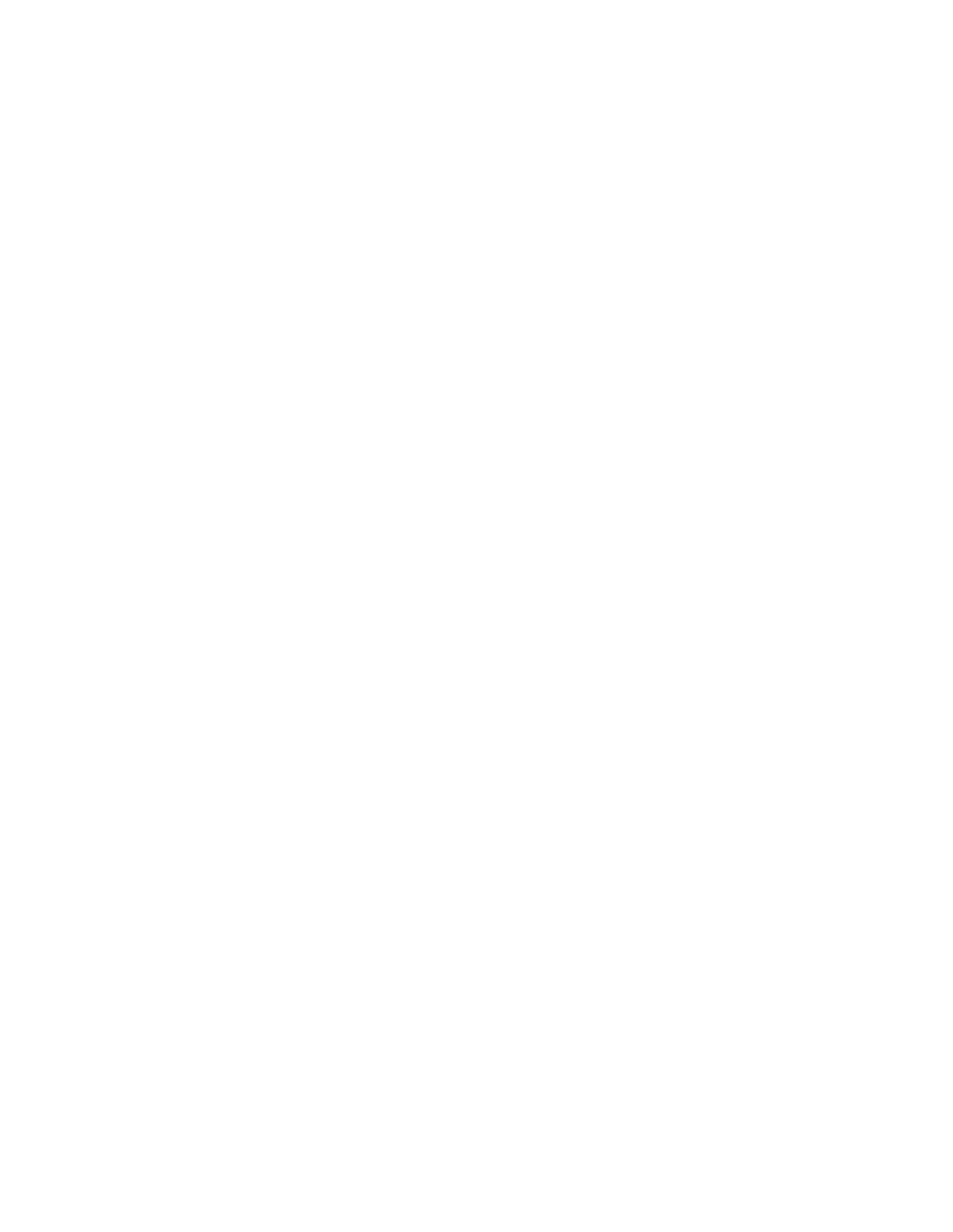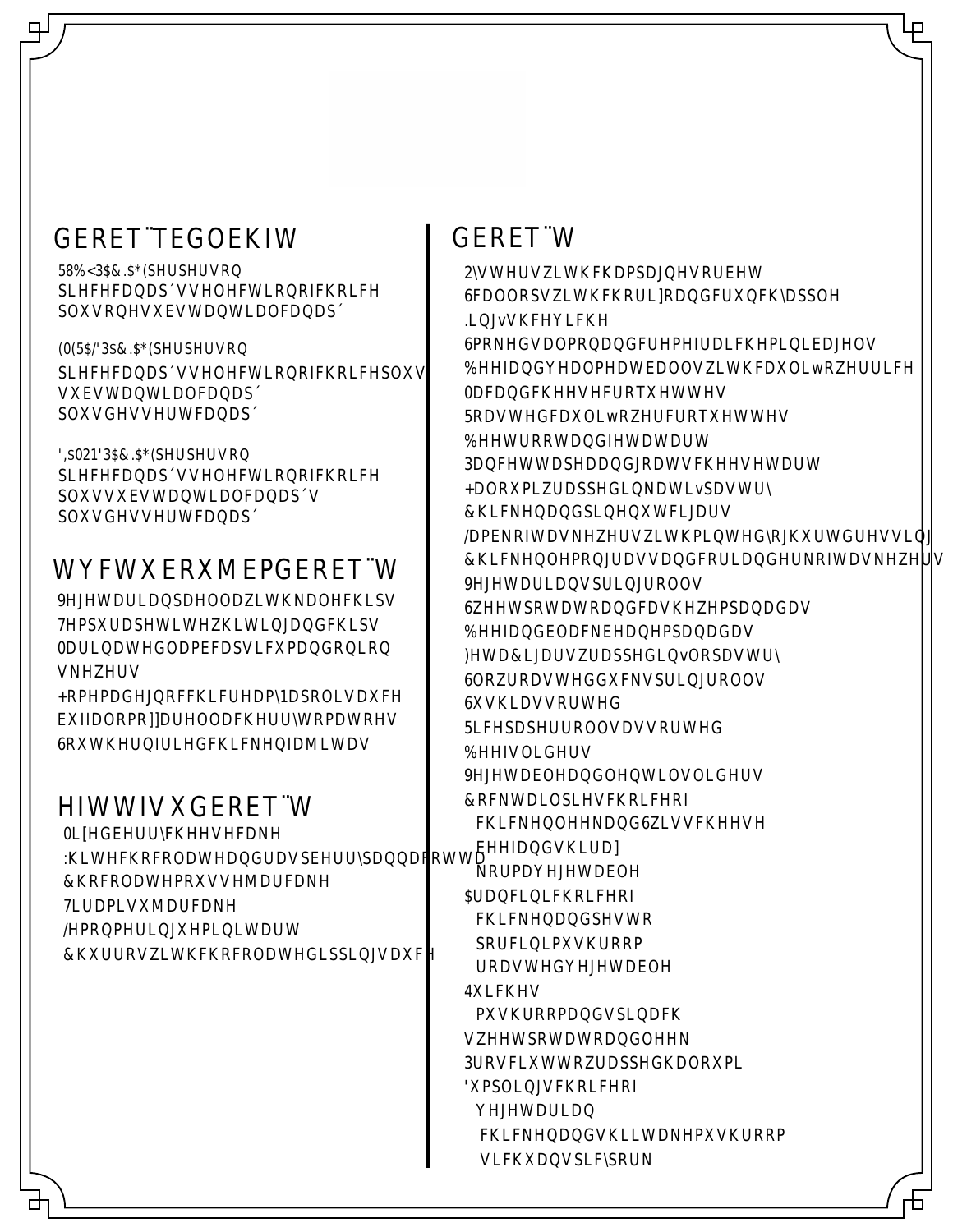

## sit down packages

SILVER PACKAGE /60 per person

6 piece canapés selection of choice *Two courses including:* Main course alternate drop with two selections Dessert alternate drop with two selections Shared entree platters or

GOLD PACKAGE / 65 per person **Three courses including:** Main course alternate drop with two selections Dessert alternate drop with two selections Shared entree platters

PLATINUM PACKAGE / 75 per person Canapés on arrival (four per person)<br>Shared entree platters Main course alternate drop with two selections Dessert alternate drop with two selections *Three courses including:* Shared entree platters

### entree

Shared platters consisting of the following:

buffalo mozzarella, cherry tomatoes Stuffed squid with chorizo, rice and roasted<br>peppers, herb squce peppers, herb sauce

and tomato and cheese sauce Veal and beef meatballs with cauliflower rice

Baked mushrooms with feta, garlic and panko Crumbs chocolate and raspberry pannacotta and raspberry pannacotta and raspberry pannacotta and raspberry pannacotta crumbs

Warm kalamata olives with breads

Chicken and pesto arancini

### mains

Eye fillet medium, spinach and mushroom croquette, green beans, red wine jus

Roast chicken breast filled with Persian feta, porcini mushroom and baby spinach, potato rosti, chicken veloute i

Ocean trout, preserved lemon, potato salad, salsa verde

 $\sim$ Slow cooked lamb shoulder, roasted root vegetables, lamb jus<br>.

Five spice pork belly, broccoli rice, yuzu brussel sprouts, pine nuts,  $\sum_{i=1}^n$ sultanas

Vegetarian paella with roasted peppers, chickpeas, mushroom, onion, chilli, artichokes, peas, kale chips

 $*$  Shared side salad served with mains

### desserts

vvarm cnocoiare prownie, cnocoiare ruage, raspperry<br>mascarpone, vanilla ice cream, roasted macadamia nuts Slow roasted duck spring rolls Warm chocolate brownie, chocolate fudge, raspberry

Sticky date pudding with vanilla ice cream

White chocolate and raspberry panna cotta with toasted coconut

Coconut creme brûlée with almond biscotti

Tiramisu jarcake